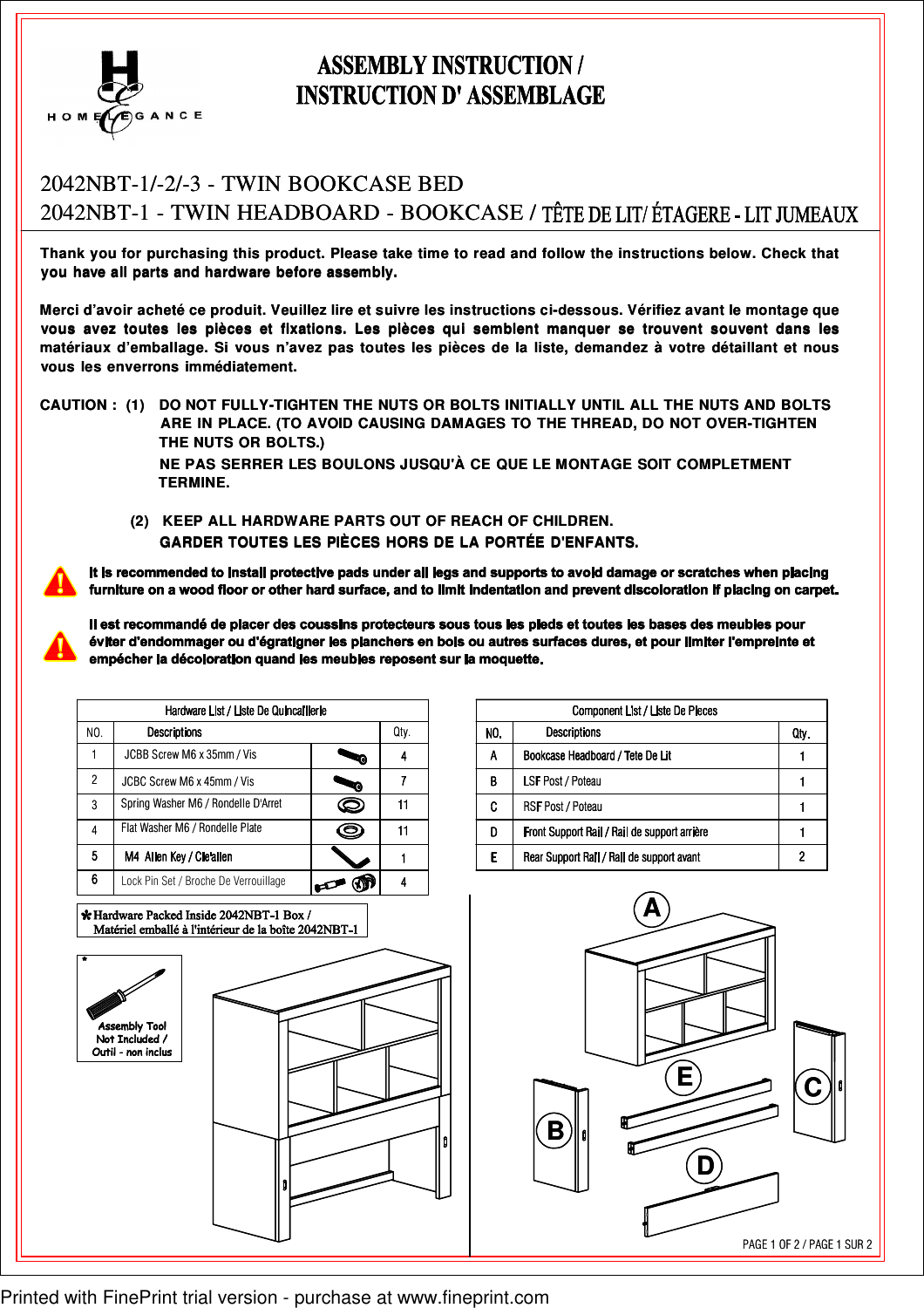# **ASSEMBLY INSTRUCTION / INSTRUCTION D' ASSEMBLAGE**  $(F)$ GANCE HOME 2042NBT-1/-2/-3 - TWIN BOOKCASE BED 2042NBT-1 - TWIN HEADBOARD - BOOKCASE / **STEP 1.1 / ÉTAPE 1.1 STEP 1 / ÉTAPE 1 : STEP 1 / ÉTAPE 1 :STEP 1.2 / ÉTAPE 1.2**  $B\&C$  $B$ )& $(C)$  $\mathbf{6}$  $\overline{O}$ 6 **STEP 1.3 / ÉTAPE 1.3** C E 6 D  $\overline{B}$  $\Box$

**STEP 2 / ÉTAPE 2 : STEP 2.1 / ÉTAPE 2.1**  $B\&C$  $\left( \mathsf{B}\right)$ 2 2Û  $\widehat{\textbf{C}}$ BOTTOM VIEW / VUE DE ſ, DESSOUS **STEP 2.2 / ÉTAPE 2.2** 3 D 4 2 5 PAGE 2 OF 2 / PAGE 2 SUR 2

Printed with FinePrint trial version - purchase at www.fineprint.com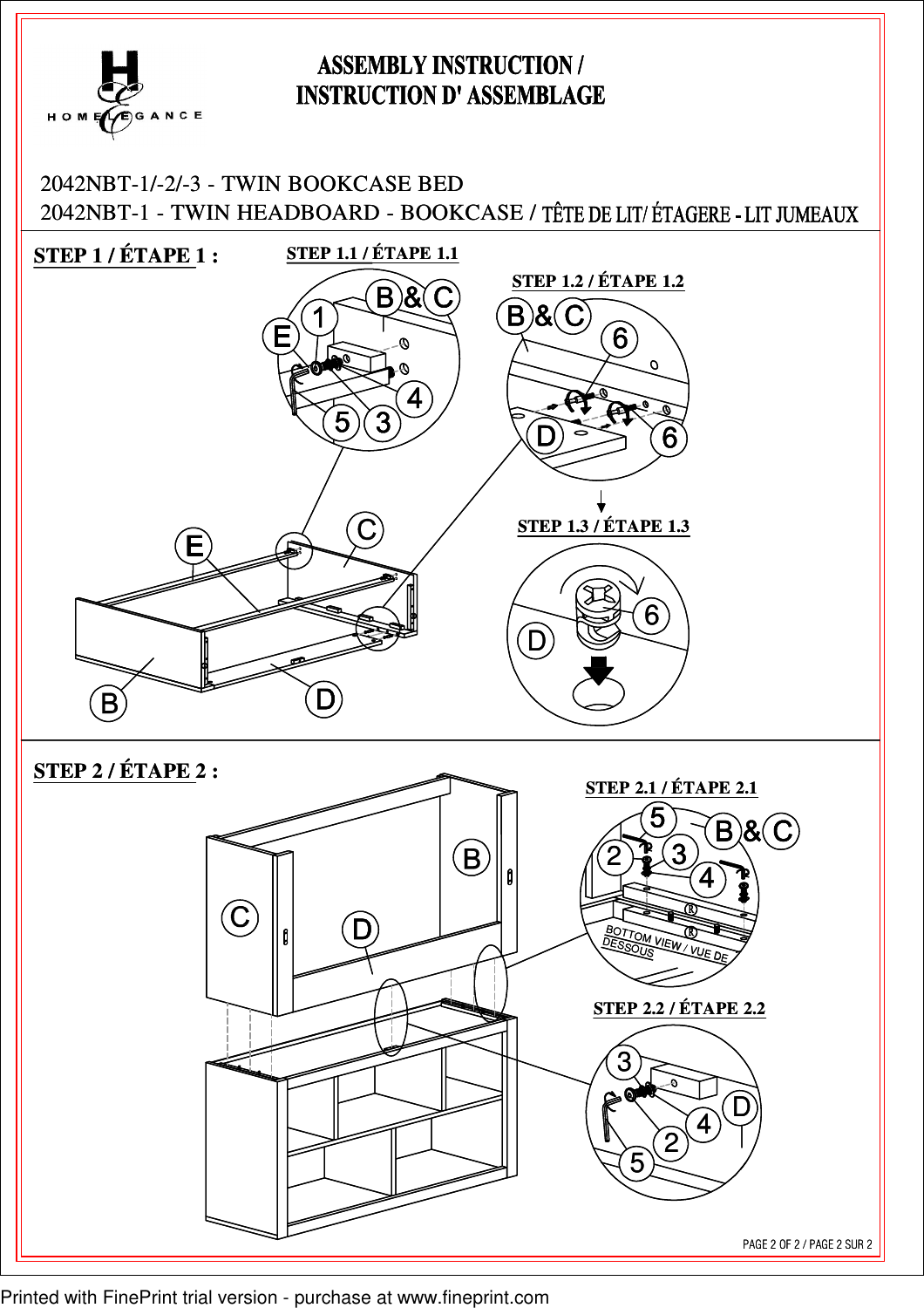

## **ASSEMBLY INSTRUCTION / INSTRUCTION D' ASSEMBLAGE**

### 2042NBT-1/-2/-3 - TWIN BOOKCASE BED 2042NBT-1 - TWIN HEADBOARD - BOOKCASE / 2042NBT-2 - TWIN FOOTBOARD W/SLATS ROLL/ PIED DE LIT ET LATTES - LIT JUMEAU 2042NBT-3 - TWIN/FULL SIDE RAILS / LONGERONS DE CÔTÉS

**Thank you for purchasing this product. Please take time to read and follow the instructions below. Check that you have all parts and hardware before assembly.**

**Merci d'avoir acheté ce produit. Veuillez lire et suivre les instructions ci-dessous. Vérifiez avant le montage que vous avez toutes les pièces et fixations. Les pièces qui semblent manquer se trouvent souvent dans les matériaux d'emballage. Si vous n'avez pas toutes les pièces de la liste, demandez à votre détaillant et nous vous les enverrons immédiatement.**

**CAUTION : (1) DO NOT FULLY-TIGHTEN THE NUTS OR BOLTS INITIALLY UNTIL ALL THE NUTS AND BOLTS ARE IN PLACE. (TO AVOID CAUSING DAMAGES TO THE THREAD, DO NOT OVER-TIGHTEN THE NUTS OR BOLTS.) NE PAS SERRER LES BOULONS JUSQU'À CE QUE LE MONTAGE SOIT COMPLETMENT TERMINE.**

> **(2) KEEP ALL HARDWARE PARTS OUT OF REACH OF CHILDREN. GARDER TOUTES LES PIÈCES HORS DE LA PORTÉE D'ENFANTS.**

It is recommended to install protective pads under all legs and supports to avoid damage or scratches when placing furniture on a wood floor or other hard surface, and to limit indentation and prevent discoloration if placing on carpet.

Il est recommandé de placer des coussins protecteurs sous tous les pieds et toutes les bases des meubles pour éviter d'endommager ou d'égratigner les planchers en bois ou autres surfaces dures, et pour limiter l'empreinte et empécher la décoloration quand les meubles reposent sur la moquette.

| Hardware List / Liste De Quincaillerie |                                        |  |      |  |  |
|----------------------------------------|----------------------------------------|--|------|--|--|
| NO.                                    | <b>Descriptions</b>                    |  | Qty. |  |  |
|                                        | JCBB Screw M8 x 25mm / Vis             |  |      |  |  |
| 2                                      | Spring Washer 5/16" / Rondelle D'Arret |  |      |  |  |
| 3                                      | Flat Washer 5/16" / Rondelle Plate     |  |      |  |  |
| 4                                      | Screw 1/4 P/H Rattan 8x1 / Vis         |  |      |  |  |
| 5                                      | M5 Allen Key / Cle'allen               |  |      |  |  |

| Component List / Liste De Pieces |                                                  |      |  |  |
|----------------------------------|--------------------------------------------------|------|--|--|
| NO.                              | <b>Descriptions</b>                              | Qtv. |  |  |
| A                                | Headboard Bookcase / Bibliothèque de tête de lit |      |  |  |
| в                                | Footboard / Pied De Lit                          |      |  |  |
| C                                | Side Rail / Côtés de lit                         |      |  |  |
| D                                | Slats / Lattes (1 Roll)                          | 13   |  |  |

\*Hardware Packed Inside 2042NBT-2 Box / Matériel emballé à l'intérieur de la boîte 2042NBT-2



Printed with FinePrint trial version - purchase at www.fineprint.com